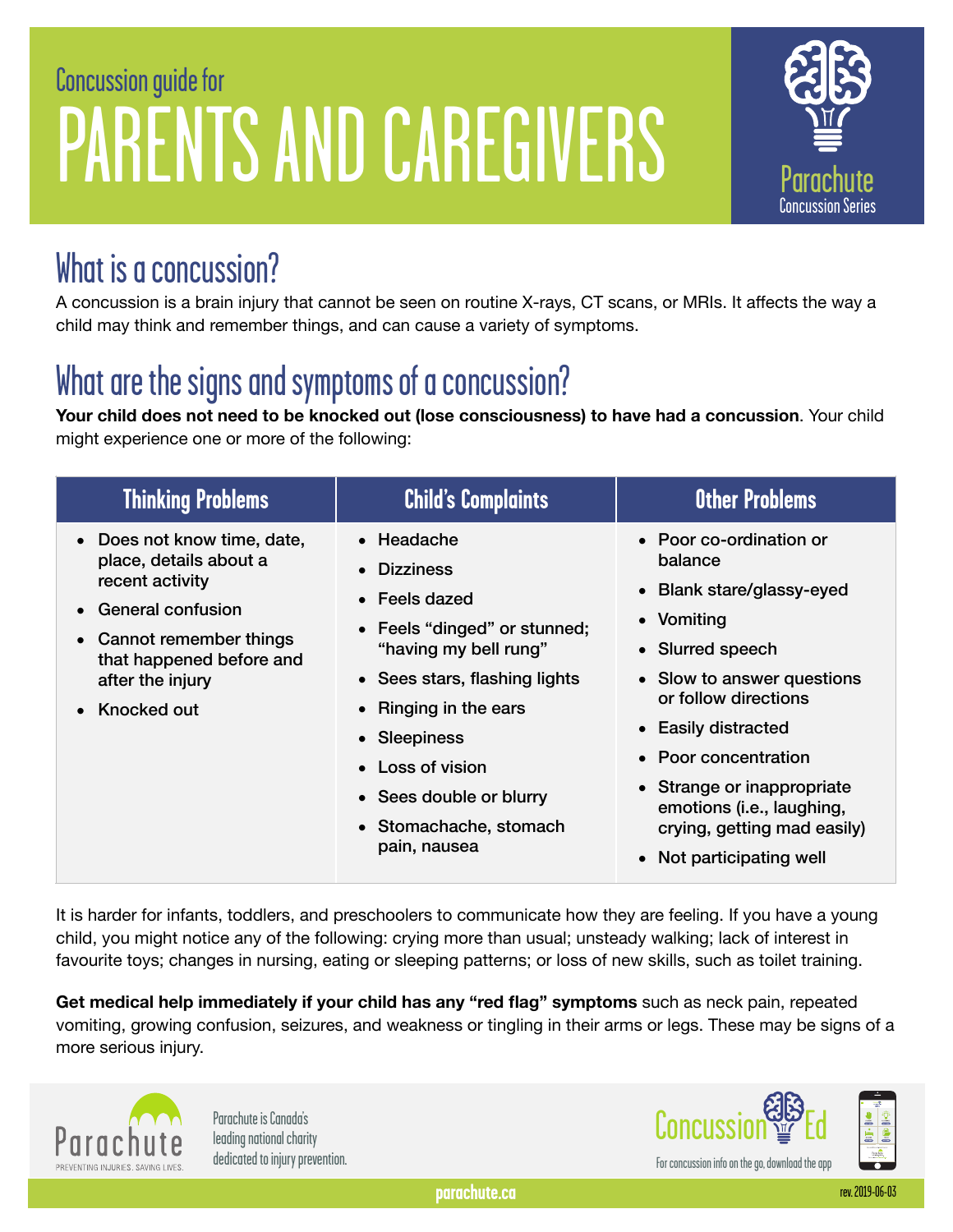

# What causes a concussion?

Any blow to the head, face or neck, or a blow to the body which causes a sudden jarring of the head may cause a concussion (e.g., a ball to the head, colliding with another person).

#### What should I do if I suspect my child has a concussion?

**In all suspected cases of concussion, your child should stop the activity right away.** Continuing increases their risk of more severe, longer-lasting concussion symptoms, as well as increases their risk of other injury.

The Concussion Recognition Tool 5 (CRT5) can be used by anyone to help recognize the signs and symptoms of a possible concussion.

Your child should not be left alone and should be seen by a doctor as soon as possible that day.

If your child loses consciousness, call an ambulance to take them to the hospital right away. Do not move your child or remove any equipment such as a helmet.

Your child should not return to play the same day.

# How long before my child gets better?

The signs and symptoms of a concussion often last for one to four weeks but may last longer. In some cases, children may take many weeks or months to heal. If your child has had a concussion before, they may take longer to heal.

If your child's symptoms are persistent (i.e., last longer than four weeks in youth under 18 years old), they should be referred to a healthcare professional who is an expert in the management of concussion.

# How is concussion treated?

After an initial short period of rest (24 to 48 hours), light cognitive and physical activity can begin, as long as these don't worsen symptoms. A medical doctor, preferably one with experience managing concussions, should be consulted before beginning step-wise Return-to-School and Return-to-Sport Strategies.

As your child is recovering from concussion, they should not do any activities that may make their symptoms worse. This might mean limiting activities such as riding their bike, play wrestling, reading, working on the computer or playing video games.

Recovering from concussion is a process that takes patience. If your child goes back to activities before they are ready, it is likely to make their symptoms worse, and their recovery might take longer.

# When should my child go to the doctor?

Anyone with a possible head injury should be seen by a doctor as soon as possible. If your child is diagnosed with a concussion, the doctor should schedule a follow-up visit within the next one to two weeks.

Take your child back to the doctor immediately if, after being told they have a concussion, they have worsening symptoms, such as:

- being more confused
- headache that is getting worse
- vomiting more than twice
- not waking up
- having any trouble walking
- having a seizure
- strange behaviour

# When can my child return to school?

Your child may find it hard to concentrate in class, may get a worse headache, or feel sick to their stomach. Your child should stay home from school if being in class makes their symptoms worse. Once they feel better, they can try going back to school